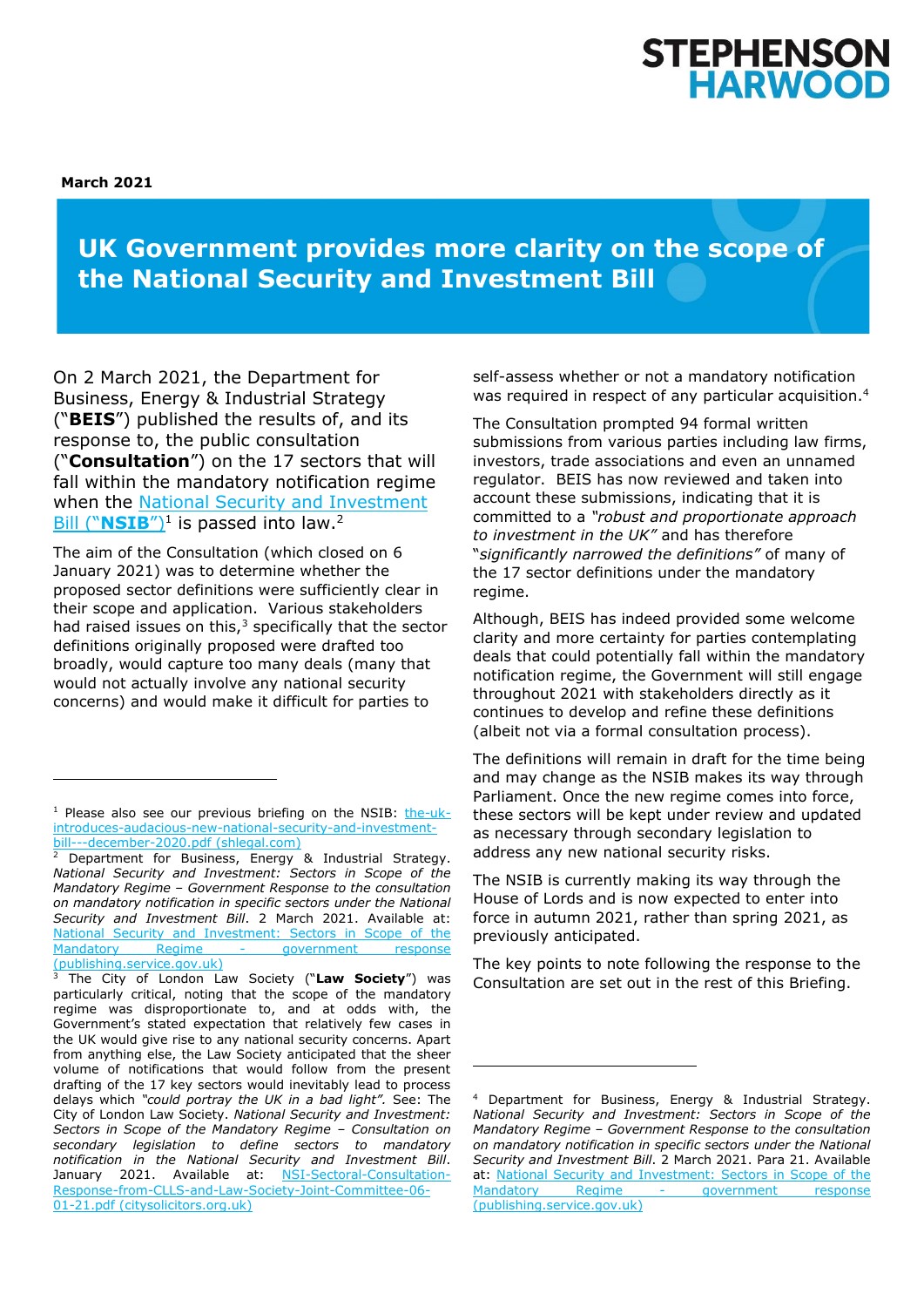## **The List of Key Sectors Remain Unchanged**

First and foremost, an important point to note from BEIS' response to the Consultation is that none of the 17 key sectors have been removed and no new ones have been added. The overall list of key sectors remains almost entirely unchanged from when they were first published and are considered to be the right ones to include in light of the potential national security risks that each sector can raise. On this basis, it is now a matter of ensuring that the proposed definition of each one is sufficiently refined and clear.

# **Intragroup Transactions**

BEIS has rejected any suggestion that the NSIB should not apply to internal or intra-group transactions given that they still consider that such transactions may be capable of raising potential national security risks. The likely rationale behind this is to give BEIS the opportunity to ascertain any foreign entities or persons that might have an existing interest in companies currently operating in the UK. However, this position is at odds with the approach under competition laws where intra-group arrangements are outside the scope of antitrust rules under the *single economic entity principles*.

# **Changes to the Definitions**

Whilst not all the proposed definitions have been revised significantly, the following points are of particular note:

## **1. Advanced Materials**

The revised definition identifies the same core categories (advanced composites, metals and alloys, engineering and technical polymers and ceramics, technical textiles, metamaterials, semiconductors, photonics and optoelectronics, graphene and related materials, nanotechnology and critical materials). However, the lists under each category are now much more extensive. Businesses operating in this sector should carefully review this new sector definition.

# **2. Advanced Robotics**

This definition was previously very broad and raised the concern that the original definition captured virtually any organisation developing, producing or using sophisticated machines. It now concentrates on autonomous and semi-autonomous machines and contains important carve-outs for consumer products (such as robotic toys and "smart" vacuum cleaners), industrial automation systems and immobile devices.

# **3. Artificial Intelligence ("AI")**

This was one of the more contentious key sectors, with some respondents arguing that AI is an underlying technology as opposed to a key sector on its own. The use of AI technology is becoming more and more ubiquitous and relied upon on by many industries where there will be no national security concerns. Indeed, the Law Society noted that a "*very large number of businesses in the UK*" now develop or produce goods, software or information that use AI to perform a complex task.<sup>5</sup> The original proposed definition would also have extended to situations where the entity in question has no control over, or access to, the relevant AI technology but rather benefits from the same under a separate licence agreement.<sup>6</sup>

As a result, BEIS have now narrowed the definition to focus on three higher risk areas where AI technology is used, namely: (a) the identification of objects, people and events; (b) advanced robotics; and (c) cyber security (noting that the Secretary of State may exercise his/her call-in powers in respect of qualifying transactions outside of these three applications). It is also now made clear that those who purchase products or licenses in relation to AI (for use but not for further development) are not covered. However, it is also clear that the definition is not limited to AI companies, but also captures companies in other industries which develop their own AI applications. The intention here is to provide greater clarity for investors, reduce the burden on industry and support the Government's ambition to grow the UK AI economy.



<sup>5</sup> The City of London Law Society. *National Security and Investment: Sectors in Scope of the Mandatory Regime – Consultation on secondary legislation to define sectors to mandatory notification in the National Security and Investment*  Bill. January 2021. Para 2.25. Available at: **[NSI-Sectoral-](https://www.citysolicitors.org.uk/storage/2021/01/NSI-Sectoral-Consultation-Response-from-CLLS-and-Law-Society-Joint-Committee-06-01-21.pdf)**[Consultation-Response-from-CLLS-and-Law-Society-Joint-](https://www.citysolicitors.org.uk/storage/2021/01/NSI-Sectoral-Consultation-Response-from-CLLS-and-Law-Society-Joint-Committee-06-01-21.pdf)[Committee-06-01-21.pdf \(citysolicitors.org.uk\)](https://www.citysolicitors.org.uk/storage/2021/01/NSI-Sectoral-Consultation-Response-from-CLLS-and-Law-Society-Joint-Committee-06-01-21.pdf) 6 Ibid. para 2.26.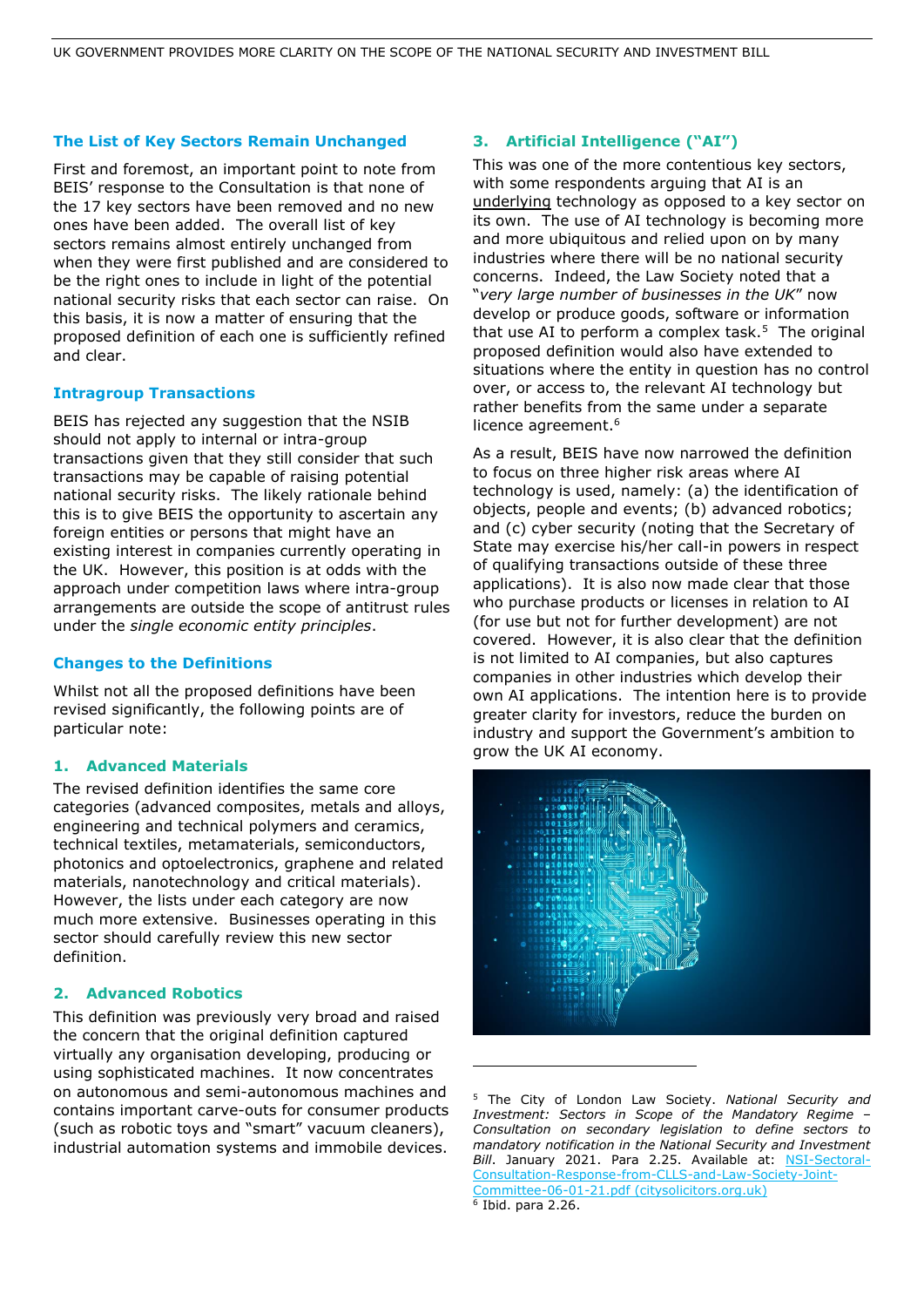# **4. Civil Nuclear**

Amendments to this definition of the civil nuclear sector are primarily clarifications following comments from third parties (e.g. that it applies to all tenants of civil nuclear sites, regardless of the type or level of activity undertaken on the site). The Government has also confirmed that holders of non-nuclear radioactive material are not included within the scope.

# **5. Communications**

For the purposes of drafting this proposed definition, BEIS borrowed many defined terms and concepts from the Communications Act 2003. However, many respondents raised concerns that these existing terms were still too broad and risked applying to many different companies, including those in the various supply chains who would not have any direct involvement in the provision of an electronic communications network or service.

As a result, BEIS has now confirmed that the sector applies only to entities who are involved in the provision of communications networks, services and associated facilities wholly or mainly to members of the public.<sup>7</sup> Moreover, associated facilities are only caught by reference to a public electronic communications network or service which meets specified turnover thresholds. Entities which fall under this category will be: (i) providers of submarine cables systems; (ii) cable landing stations; and (iii) the operators of essential services in the digital infrastructure subsector. The latter encompasses top level domain name registries, domain name system resolver and authoritative hosting services, and internet exchange points. The Government has further indicated that it is actively considering a number of further amendments to this sector definition.



 $7$  BEIS has taken the drafting for this from Section 151(1) of the Communications Act 2003.

# **6. Computing Hardware**

The Government has refused to exclude consumer products from the definition, despite requests to do so, on the basis of the potential dual-use application of computing hardware products. This notwithstanding, the definition has been clarified and narrowed in a number of ways. For instance, some terms have been removed given they were not clear (e.g. functional capability) and others further clarified (e.g. computing processing unit) so as to minimise the risk that they could be misinterpreted. The Government has said that it will engage with industry in order to further refine this definition.

# **7. Critical Suppliers to Government**

The Government rejected calls to remove this sector from the scope of the mandatory notification requirement, despite the original definition appearing to capture a substantial range of suppliers of generic products and services. However, the definition has nonetheless been substantially narrowed to reflect these comments, focusing on the protection of classified materials, estates and people who work with such materials that could raise a national security risk. The scope of the term "*Government contracts*" has been clarified and is limited to "*contracting authority*" contracts (i.e. contracts with the State, central government authorities, regional or local authorities and bodies governed by public law), thereby excluding any contracts with institutions that have the Government as a shareholder. Further, subcontractors are no longer included in order to ensure a more proportionate approach.

It is worth noting that BEIS also refused to publish a list of critical suppliers on the grounds that this would be subject to change and such a disclosure could itself pose a national security risk.

# **8. Critical Suppliers to the Emergency Services**

The Government considers this as one of the most sensitive sectors. The revised definition incorporates definitions such as "*operational*", "*critical*" and "*IT infrastructure*" as well as suggestions on specific items that should be included, with the aim of refining and clarifying each category of goods. The Government has stated that it intends to continue to engage closely with stakeholders with a view to producing a narrower definition, including materiality thresholds.

# **9. Cryptographic Authentication**

The proposed definition of this sector has been amended to remove products that are ordinarily sold to consumers and to ensure that only products which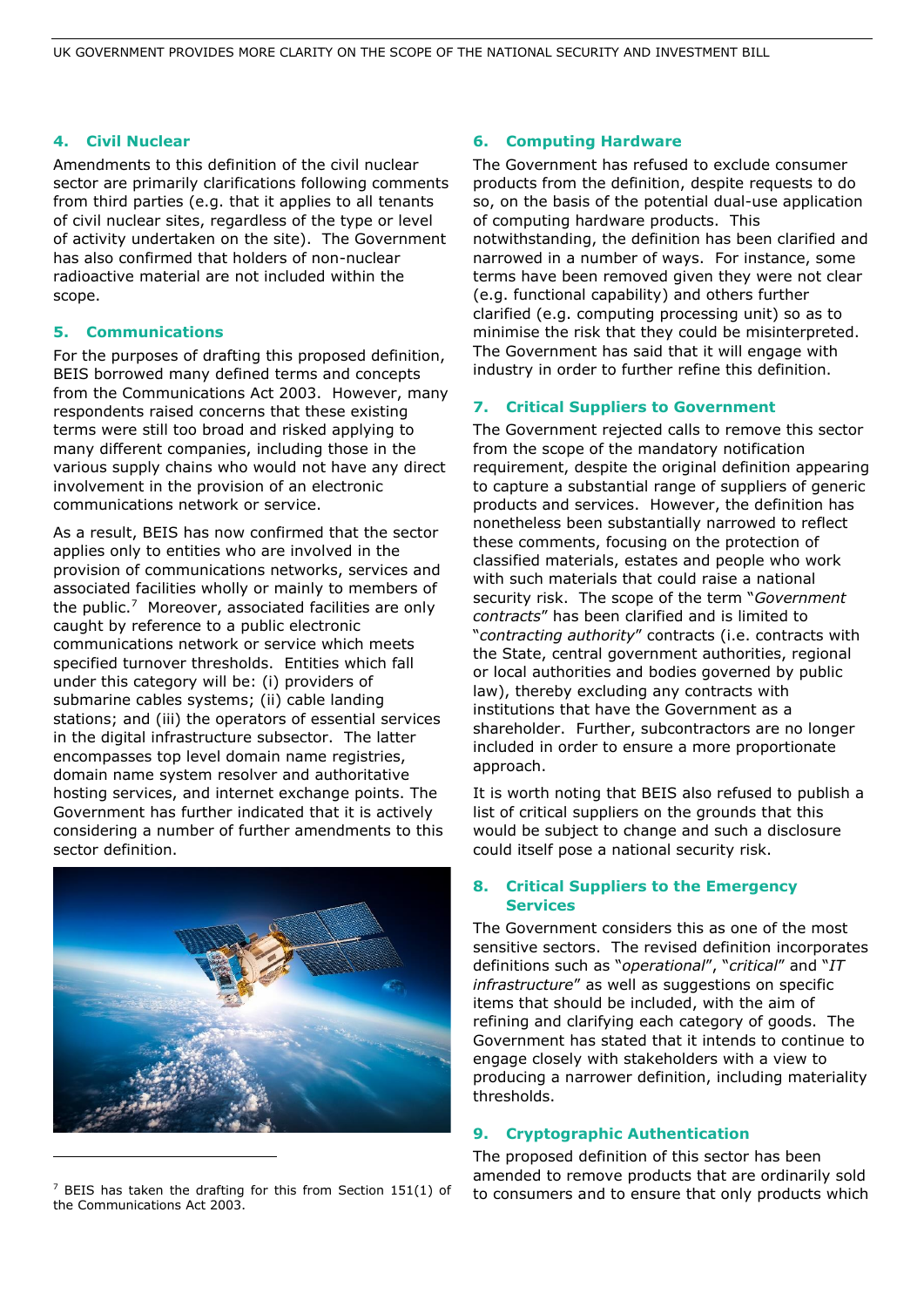pose a national security risk are captured. It is intended to only capture entities that research, develop or produce products whose primary function is authentication using cryptographic means, where these products are to be used in systems critical for national security (i.e. the company provides the technology to UK third parties, such as government, critical national infrastructure or strategic industries).

#### **10. Data Infrastructure**

This sector definition now removes entities that merely own the site or building that houses data infrastructure, rather than the infrastructure itself. In addition, most data infrastructure will fall within the definition only if it is the subject of a direct contract with a "*critical sector*" entity to store, process or exchange that critical sector entity's data. Critical sector entities will be those public sector contracting authorities or entities that would be subject to mandatory notification under the 'Civil Nuclear', 'Critical Suppliers to Government', 'Critical Suppliers to the Emergency Services', 'Defence', 'Energy' or 'Transport' sectors.

#### **11. Defence**

The Government has once again rejected calls to define "*national security*", even in the context of the 'Defence' sector, and has confirmed that the definition could capture contractors or subcontractors who are providing services such as catering or cleaning to defence or national security facilities. The basis for retaining such a broad scope is the consideration that such contracts could provide access to sensitive facilities and that, as such, potential (though unspecified) national security risks could still ensue from this access.

#### **12. Energy**

In direct response to concerns raised from stakeholders, BEIS has clarified that *retail* electricity suppliers are not caught under this sector and all references to supply and suppliers have been removed. That is to say, those entities which offer electricity services, rates and other related products to residential and business customers but who do not actually own or control any infrastructure/generation assets will be excluded. Though this is a welcome clarification, the thresholds for what constitutes, for instance, an Authorised Electricity Operator in Great Britain (although not Northern Ireland) remain rather low.<sup>8</sup> Therefore, it is still likely that entities with any

physical assets which are connected with the upstream or downstream generation of power for energy purposes will remain caught by this sector. Electricity aggregators have been included.

In terms of petroleum infrastructure and pipelines, only those that meet certain throughput thresholds in the first year will be captured. The capacity threshold vis-à-vis a downstream petroleum facility has been increased from 20,000 to 50,000 tonnes.

BEIS has noted that further amendments to this sector are likely before the NSIB ultimately passes into law and it remains to be seen how much further it may look to refine this proposed definition in order to provide greater clarity on defined terms as well as how thresholds will be measured and over what period. Nonetheless, BEIS has made clear that its intention is to capture primarily those entities with a "*key role in overseeing or operating any part of the GB electricity and gas markets*" in Great Britain.



#### **13. Military and Dual-use Technologies**

The Government has rejected the suggestion that dual-use items made for UK markets alone should not come within the mandatory notification regime. However, the definition has been amended such that it now covers "*researching, developing or producing restricted goods or restricted technologies*". Further, the mere holding of information capable of use in connection with the development or production of restricted goods has been deleted.

# **14. Quantum Technology**

There was significant feedback that this definition was too broad and would capture the majority of

<sup>8</sup> Specifically, "*Authorised Electricity Operators*" means any person (other than the licensee) who is authorised to generate, participate in the transmission of, distribute or supply electricity or participate in the operation of an interconnector.

Authorised Electricity Operators will be within the scope if they provide "*load*" via: (i) individual assets that would have a total installed capacity, greater than or equal to 100 megawatts; or (ii) assets that, when cumulated with those of the affiliated undertakings of the acquiring entity, would have a total installed capacity, greater than or equal to one gigawatt. The definition of "*load*" is taken from the Grid Code as meaning the "*Active, Reactive or Apparent Power, as the context requires, generated, transmitted or distributed*".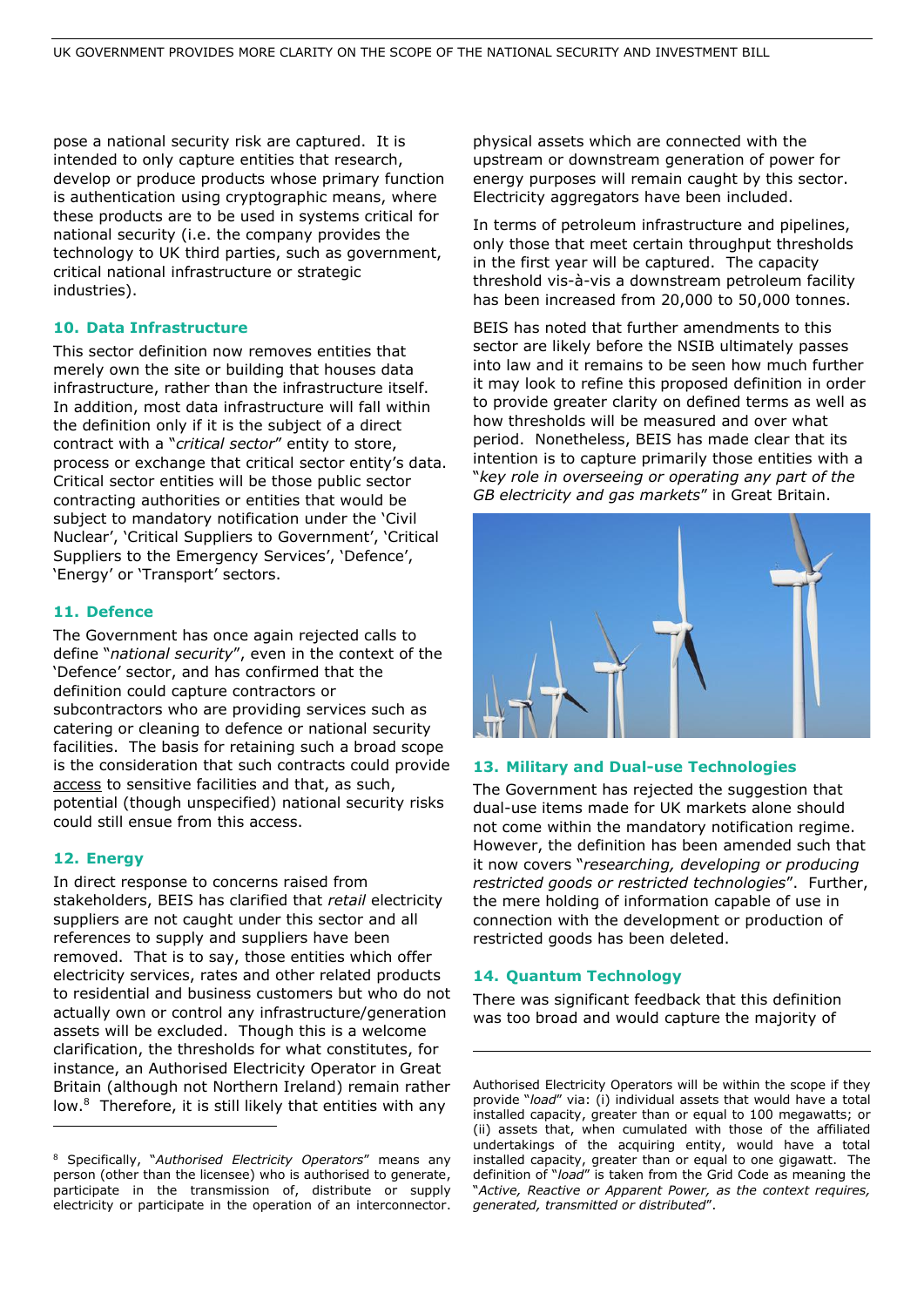transactions in this sector, including those involving the academic research community and associated supply chain sectors. The revised definition therefore focuses on capturing entities that develop or produce quantum technology products; thereby excluding pure research into quantum technology and entities that merely use quantum technology to supply services. The Government will continue to work with experts in this sector to further refine the definitions to be included in final regulations.

# **15. Space and Satellite Technologies**

This sector has been narrowed to remove the provision of telecommunications and internet services via satellite from scope. The new definition also makes more explicit references to the focus on national security, by referring to the use of spacederived data for any military or national security purpose.

# **16. Synthetic Biology**

There was a significant concern voiced from stakeholders that the original sector title (i.e. 'Engineering Biology') was too broad and would in effect capture all foreign investment in this sector. As such, the revised sector title now focuses specifically on synthetic biology. Moreover, the proposed definition of the same now makes clear that gene editing, gene therapy and DNA manipulation are included, but there are also now a number of activities that are expressly excluded for non-critical activities, including bioremediation, clinical diagnostics, food production (e.g. lab-grown protein) and therapeutic gene therapy. It seems that part of the reason for including 'Synthetic Biology' under the mandatory regime is because of its technological complexity which would make it difficult for the Government to comprehensively monitor the sector well enough to proactively 'call-in' transactions that are not routinely notified.



## **17. Transport**

This sector has always been limited to ports, harbours and airports. BEIS made clear from the outset that it will not apply, for instance, to the rail sector or public services like buses or trams. That said, BEIS has addressed various concerns by making amendments such as the following:

- a) In relation to ports and harbours, BEIS has removed from the scope any mention of passenger capacity. Previously, the definition applied to ports or harbours which (*inter alia*) could handle vessels large enough to transport 12 passengers or more. This criterion would have been met by an inordinately large number of ports and harbours, many of which would have had no connection (actual or otherwise) with activities capable of raising national security concerns. Now, however, the definition has been tightened to refer to entities who own or operate ports and harbours (or related infrastructure) that handled 1 million tonnes or more of cargo in the year preceding the transaction. This definition is far more apt and clear in its scope; and
- b) In relation to airports, BEIS have clarified that only entities who have "*overall responsibility for [airport] management*" or are otherwise involved in traffic control operations are within the scope. Helpfully, this has ruled out the possibility that any company which has any operations at all within an airport might be caught, such as baggage handlers.

## **Final Comments**

Whilst some key concerns around the 17 sector definitions have been addressed (not all have been addressed) which should hopefully limit the number of notifications that are being made by parties (out of a sheer abundance of caution), the fact remains that some of the sector definitions are still broad and open to interpretation.

Therefore, the number of notifications BEIS receives once the NSIB passes into law may still be substantial. Indeed, concerns raised by stakeholders such as the Law Society may still continue to be relevant, not least the concern that the inevitable procedural delays and uncertainty will cause a flight on investment appetite in the UK, something that will be crucial to the economy's recovery as it starts to emerge from the COVID-19 pandemic.

Importantly, as explained earlier, BEIS has stressed that all the proposed sector definitions remain in draft form until such time as the NSIB becomes law. Consequently, it is quite possible that we may see